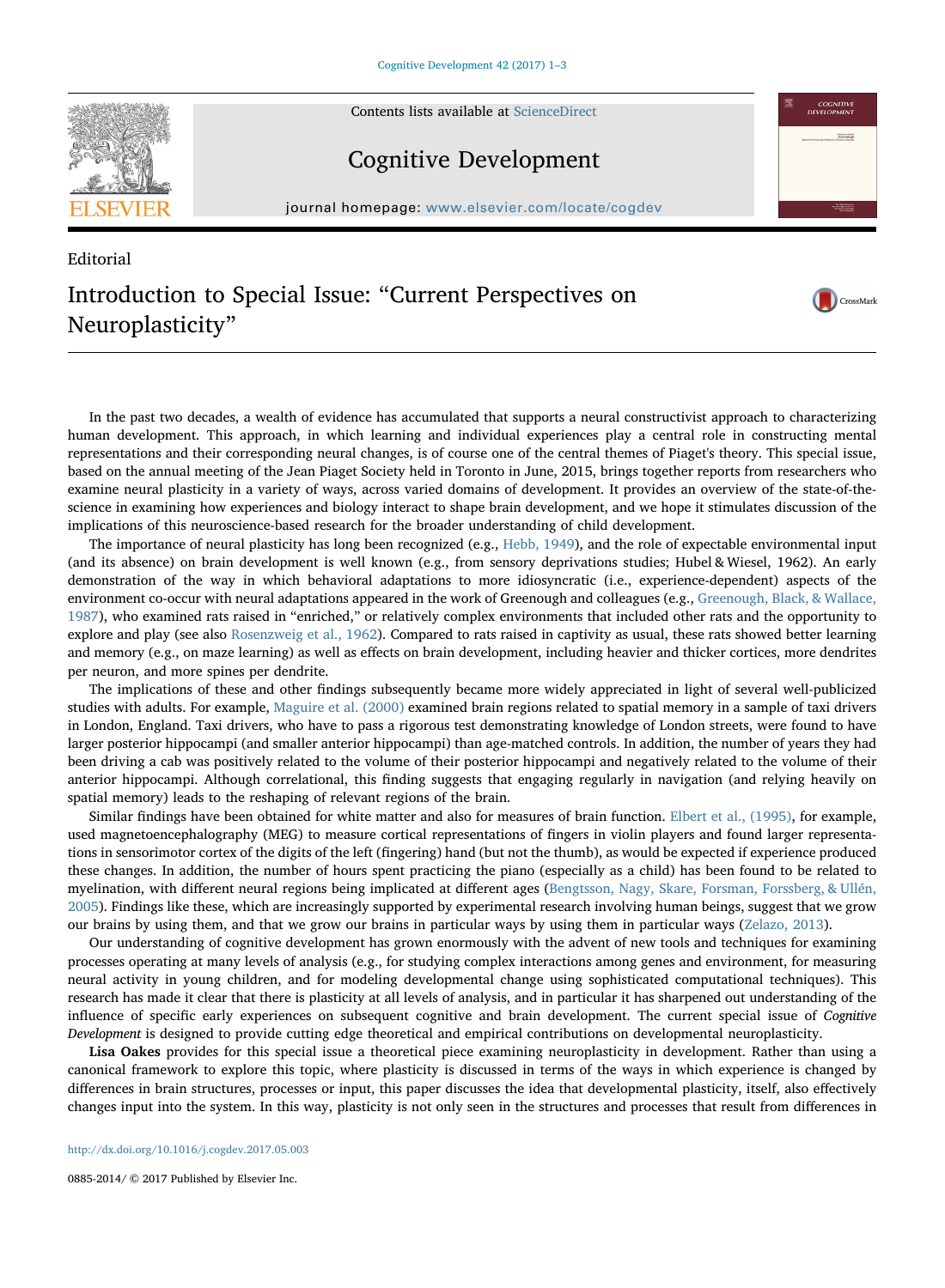experience, but also is seen with respect to changes in the input as those structures and processes adapt. The paper includes examples from research findings across two domains (face processing and the effect of pet experience on infants' processing of animal images) that illustrate how, even when processing the same information, children who have adapted to different experiences will attend to and learn from that information differently, and thus the input to the system will be altered.

In the next article, Bryan Kolb presents a masterful review of the effects of various kinds of stress (including preconception, gestational, bystander gestational, and maternal separation) on prefrontal cortex and behavioral development, largely in animal models. Kolb argues that neocortical development represents more than a simple unfolding of a genetic blueprint but rather represents a complex dance of genetic and environmental events that interact to adapt the brain to fit a particular environmental context. As the brain develops it progresses through a series of stages beginning prenatally and continuing through gestation, infancy and childhood, adolescence, and well into the third decade. The developing normal brain shows a remarkable capacity for plastic changes in response to a wide range of pre-conceptual, prenatal, and postnatal experiences. This review examines the many ways in which early experiences alter brain development, including environmental events such as sensory stimuli, early stress, psychoactive drugs, parent-child relationships, peer relationships, intestinal flora, and diet. This sensitivity of the brain to early experiences has important implications for understanding neurodevelopmental disorders as well as the effect of behavioral and medical interventions in children and adolescents.

In the article that follows, Daphne Maurer describes lessons from her research on children treated for cataracts. She and her colleagues have taken advantage of a natural experiment: children born with cataracts that blocked all patterned input until the cataracts were removed and the child fitted with compensatory contact lenses. Their longitudinal studies indicate that early visual input sets up the neural architecture for later refinement. When it is absent, there are sleeper effects: damage to visual capabilities that develop long after birth. Later deprivation has no such effects, a result indicating that there are critical periods during which visual development is damaged. Yet even in adulthood some recovery is possible.

The issue of timing of experiences is also addressed by Janet Werker and colleagues, who present a series of experiments that tested infants' detection of content congruence (the matching of speech sounds to their corresponding mouth movements) in nonnative audiovisual speech and whether sensitivity to congruence declines predictably with the trajectory of perceptual attunement previously established in auditory perception studies. They further explore whether the addition of congruent visual information alters subsequent auditory discrimination of these same speech contrasts, possibly constituting a shift in the timing of the sensitive period for auditory speech perception. They found that only infants younger than 11 months old detected content incongruence even in an unfamiliar language and that familiarization to audiovisual speech changed six-month-olds' later auditory discrimination, but did not affect the discrimination of nine- and 11-month-olds, indicating that prior to the closing of the sensitive period for non-native speech discrimination, auditory discrimination of speech sounds may be changed with the addition of visual information.

Next, Stephen Lomber provides a review article examining the overarching question: What is the function of auditory cortex when it is deprived of normal acoustic input? Lomber reviews the literature suggesting that auditory cortex of the deaf may be recruited in the service of vision and that the visual abilities of the deaf may in fact be enhanced. Further, using the elegant paradigm of reversible cooling deactivation of auditory cortex in the congenitally deaf cat, he considers whether these functions are distributed uniformly across deaf auditory cortex, or if specific functions are differentially localized to distinct portions of the affected cortices, and concludes that the neural bases for enhanced visual functions in the deaf can be localized to distinct regions of deaf auditory cortex. Finally, he demonstrates that crossmodal compensatory effects are specific and appear to enhance those functions that the deprived and replacement modalities hold in common.

In the next article, Marla Sokolowski and colleagues again take a cross-species approach and examine gene-environment interplay in behavior primarily in the fruit fly, Drosophila melanogaster. Her main focus is the foraging gene, a cGMP dependent protein kinase which influences naturally occurring behavioral variation including the rover/sitter polymorphism. This gene plays a role in food-related behaviours, learning and memory and social behaviors in many organisms including social insects and mammals. Sokolowski and colleagues have used foraging and its interactors as a model to study pleiotropy, how a gene accomplishes its multiple and varied functions. They address questions about the ways in which DNA sequence variation interacts with epigenetic modifications to affect behaviour, and how early behavior gets under the skin to affect later life fitness and behaviour.

The next article, by Charles Nelson and colleagues, explores neuroplasticity through the lens of one of the most fundamental developmental processes, that of face perception. In this paper, the authors explore the developmental consequences of having limited racial experience versus exposure to a diverse racial environment with regard to infants' looking preferences to different race faces. A leading account has been that face processing undergoes a process of perceptual narrowing such that the perceptual window through which faces are perceived is "broadly tuned" early in life and narrows with experience. This account would predict that if infants are exposed to multiple face categories during infancy, they would develop a more broadly-tuned perceptual system and be able to recognize a broader array of faces. In contrast, their data shows that racial exposure to caregivers has little influence on face preference among infants and that face preferences tend to disappear over time, contributing to our understanding of the settings in which environmental input impacts cognitive specialization.

In the final review article, Eric Nelson provides an overview of neuronal maturation from the perspective of neuroplasticity and adaptation and further provides examples of these developmental learning principles that stem from the neurobiology of social development. He discusses several examples of acquisitions that might constitute times of heightened plasticity, both ones occurring early in postnatal life such as the filial imprinting observed in avian species as well as mammals, face processing, and language acquisition, as well as ones occurring later in social development such as peer integration and romantic behavior. Overall, the review emphasizes the numerous ways in which brain development is influenced by environmentally specific social experiences.